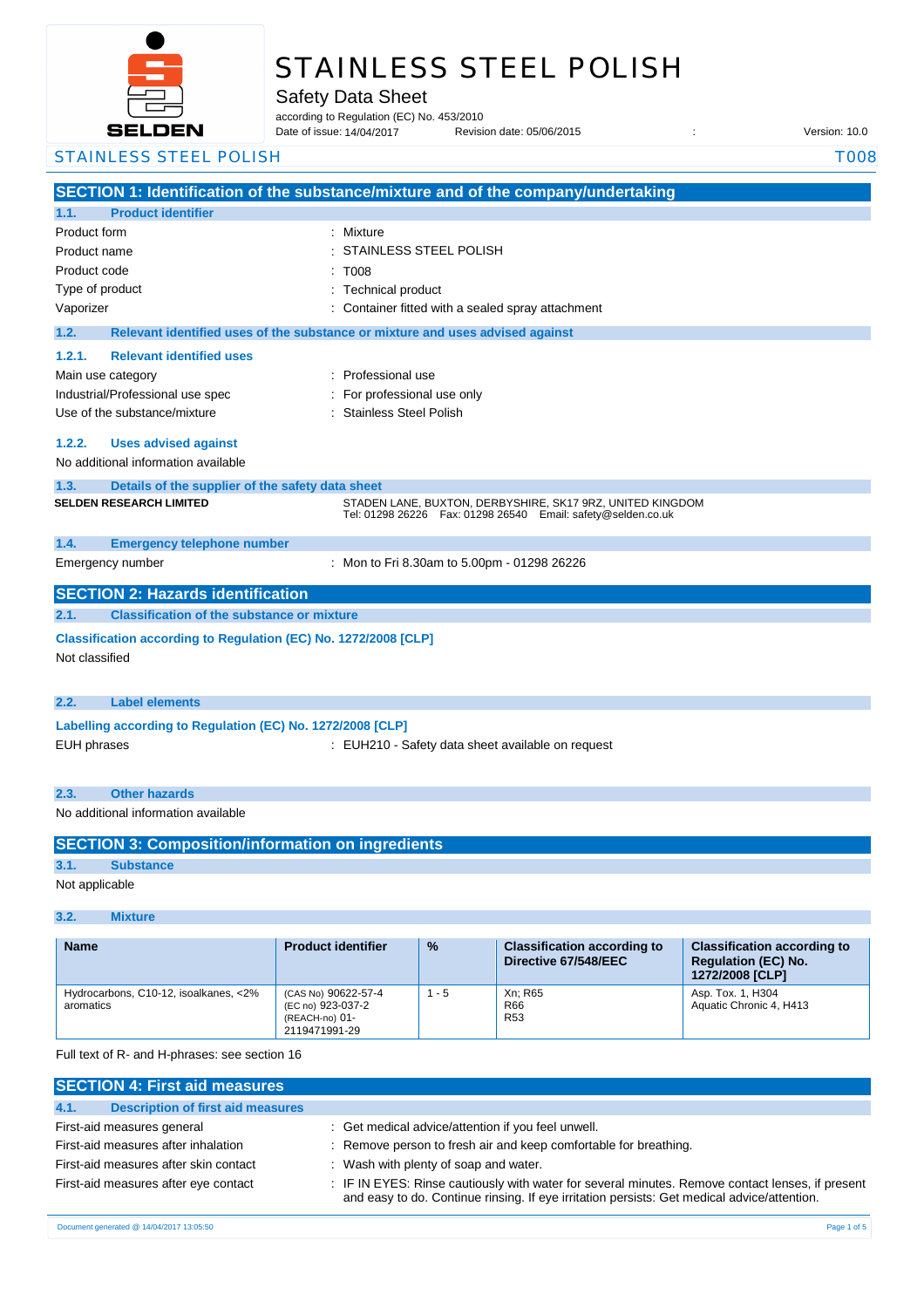| ccording to Regulation (EC) No. 453/2010                                           |                                                                                                                                   |
|------------------------------------------------------------------------------------|-----------------------------------------------------------------------------------------------------------------------------------|
| First-aid measures after ingestion                                                 | : Give nothing or a little water to drink. Get medical advice/attention if you feel unwell.                                       |
| Most important symptoms and effects, both acute and delayed<br>4.2.                |                                                                                                                                   |
| Symptoms/injuries after inhalation                                                 | : May cause respiratory irritation.                                                                                               |
| Symptoms/injuries after skin contact                                               | : Repeated exposure may cause skin dryness or cracking.                                                                           |
| Symptoms/injuries after eye contact                                                | Causes eye irritation.                                                                                                            |
| Symptoms/injuries after ingestion                                                  | : May cause a light irritation of the linings of the mouth, throat, and gastrointestinal tract.                                   |
| 4.3.<br>Indication of any immediate medical attention and special treatment needed |                                                                                                                                   |
| Treat symptomatically.                                                             |                                                                                                                                   |
| <b>SECTION 5: Firefighting measures</b>                                            |                                                                                                                                   |
| 5.1.<br><b>Extinguishing media</b>                                                 |                                                                                                                                   |
| Suitable extinguishing media                                                       | : Carbon dioxide. Dry powder. Foam.                                                                                               |
| 5.2.<br>Special hazards arising from the substance or mixture                      |                                                                                                                                   |
| No additional information available                                                |                                                                                                                                   |
| 5.3.<br><b>Advice for firefighters</b>                                             |                                                                                                                                   |
| No additional information available                                                |                                                                                                                                   |
| <b>SECTION 6: Accidental release measures</b>                                      |                                                                                                                                   |
| 6.1.<br>Personal precautions, protective equipment and emergency procedures        |                                                                                                                                   |
|                                                                                    |                                                                                                                                   |
| 6.1.1.<br>For non-emergency personnel                                              |                                                                                                                                   |
| <b>Emergency procedures</b>                                                        | : Evacuate unnecessary personnel.                                                                                                 |
| 6.1.2.<br>For emergency responders                                                 |                                                                                                                                   |
| Protective equipment                                                               | : Use personal protective equipment as required.                                                                                  |
| 6.2.<br><b>Environmental precautions</b>                                           |                                                                                                                                   |
| Avoid release to the environment.                                                  |                                                                                                                                   |
| 6.3.<br>Methods and material for containment and cleaning up                       |                                                                                                                                   |
| For containment                                                                    | Collect spillage.                                                                                                                 |
| Methods for cleaning up                                                            | Soak up spills with inert solids, such as clay or diatomaceous earth as soon as possible.                                         |
| <b>Reference to other sections</b><br>6.4.                                         |                                                                                                                                   |
|                                                                                    | For further information refer to section 8: "Exposure controls/personal protection". For further information refer to section 13. |
| <b>SECTION 7: Handling and storage</b>                                             |                                                                                                                                   |
| <b>Precautions for safe handling</b><br>7.1.                                       |                                                                                                                                   |
| Precautions for safe handling                                                      | : Avoid contact with eyes.                                                                                                        |
| Hygiene measures                                                                   | : Do not eat, drink or smoke when using this product.                                                                             |
| 7.2.<br>Conditions for safe storage, including any incompatibilities               |                                                                                                                                   |
| Technical measures                                                                 | : Does not require any specific or particular technical measures.                                                                 |
| Storage conditions                                                                 | Keep container closed when not in use.                                                                                            |
| Incompatible products                                                              | Oxidizing agent. Strong acids. Strong bases.                                                                                      |
| Special rules on packaging                                                         | Keep only in original container.                                                                                                  |
| 7.3.<br>Specific end use(s)                                                        |                                                                                                                                   |
| No additional information available                                                |                                                                                                                                   |
| <b>SECTION 8: Exposure controls/personal protection</b>                            |                                                                                                                                   |
| 8.1.<br><b>Control parameters</b>                                                  |                                                                                                                                   |
| No additional information available                                                |                                                                                                                                   |
| 8.2.<br><b>Exposure controls</b>                                                   |                                                                                                                                   |
| No additional information available                                                |                                                                                                                                   |
| <b>SECTION 9: Physical and chemical properties</b>                                 |                                                                                                                                   |
| 9.1.<br>Information on basic physical and chemical properties                      |                                                                                                                                   |
| Physical state                                                                     | : Liquid                                                                                                                          |

## Safety Data Sheet accor

Appearance : Mobile liquid. Colour : white. Odour : characteristic. Odour threshold **Drawing Contract Contract Contract Contract Contract Contract Contract Contract Contract Contract Contract Contract Contract Contract Contract Contract Contract Contract Contract Contract Contract Contract**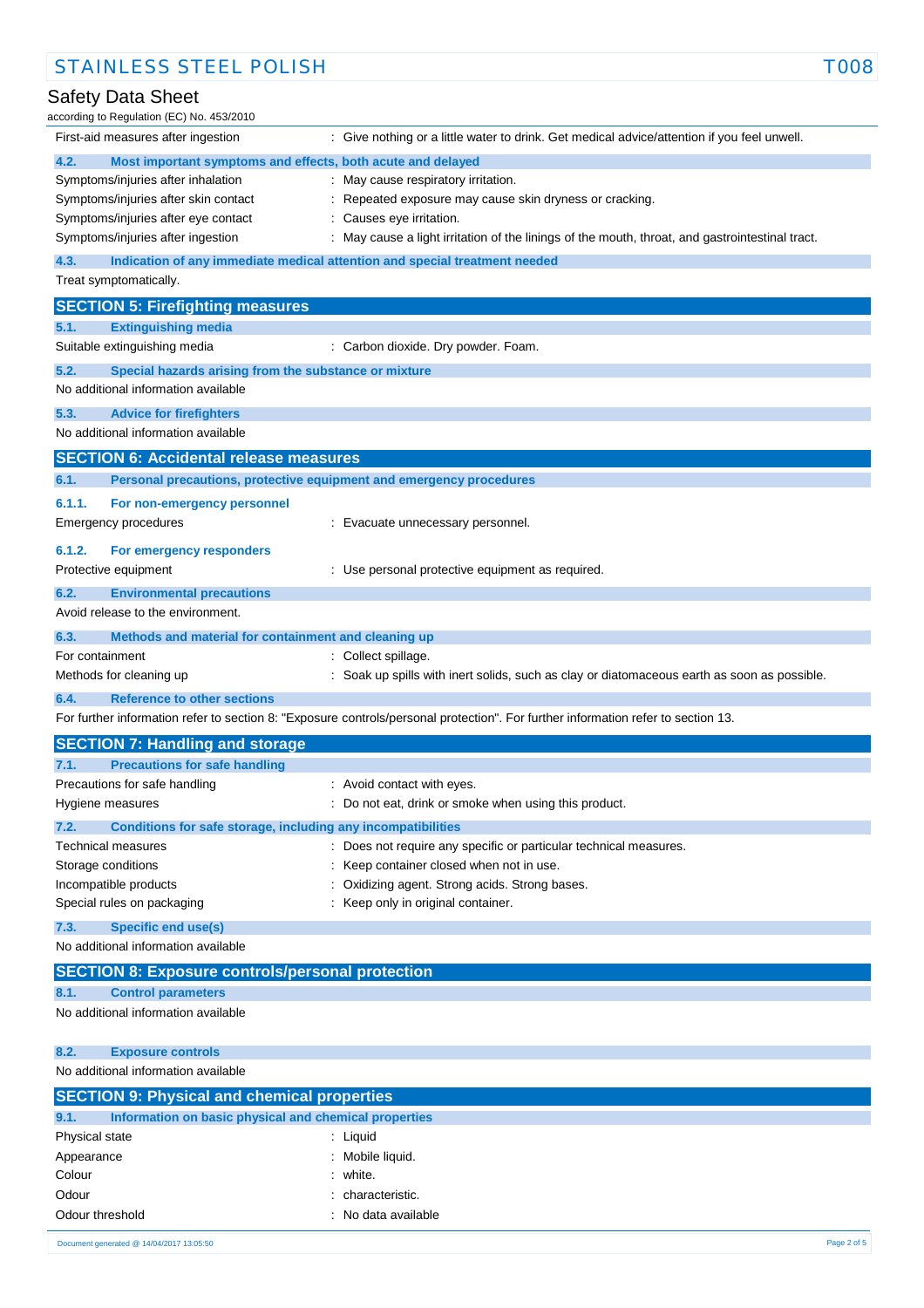# Safety Data Sheet

according to Regulation (EC) No. 453/2010

| рH                                         | : 3.3             |
|--------------------------------------------|-------------------|
| Relative evaporation rate (butylacetate=1) | No data available |
| Melting point                              | No data available |
| Freezing point                             | No data available |
| Boiling point                              | No data available |
| Flash point                                | No data available |
| Auto-ignition temperature                  | No data available |
| Decomposition temperature                  | No data available |
| Flammability (solid, gas)                  | No data available |
| Vapour pressure                            | No data available |
| Relative vapour density at 20 °C           | No data available |
| Relative density                           | 0,95              |
| Solubility                                 | No data available |
| Log Pow                                    | No data available |
| Viscosity, kinematic                       | No data available |
| Viscosity, dynamic                         | No data available |
| Explosive properties                       | No data available |
| Oxidising properties                       | No data available |
| Explosive limits                           | No data available |

### **9.2. Other information**

No additional information available

|       | <b>SECTION 10: Stability and reactivity</b>                      |
|-------|------------------------------------------------------------------|
| 10.1. | <b>Reactivity</b>                                                |
|       | No additional information available                              |
| 10.2. | <b>Chemical stability</b>                                        |
|       | Stable under normal conditions.                                  |
| 10.3. | <b>Possibility of hazardous reactions</b>                        |
|       | No additional information available                              |
| 10.4. | <b>Conditions to avoid</b>                                       |
|       | No additional information available                              |
| 10.5. | <b>Incompatible materials</b>                                    |
|       | No additional information available                              |
| 10.6. | <b>Hazardous decomposition products</b>                          |
|       | . A har an albhid is a faile base of the second base of the late |

No additional information available

| <b>SECTION 11: Toxicological information</b>          |                                                 |  |
|-------------------------------------------------------|-------------------------------------------------|--|
| 11.1.<br>Information on toxicological effects         |                                                 |  |
| Acute toxicity                                        | : Not classified                                |  |
| Skin corrosion/irritation                             | : Not classified<br>pH: 3,3                     |  |
| Serious eye damage/irritation                         | : Not classified<br>pH: 3,3                     |  |
| Respiratory or skin sensitisation                     | Not classified<br>÷                             |  |
| Germ cell mutagenicity                                | Not classified<br>÷                             |  |
| Carcinogenicity                                       | : Not classified                                |  |
| Reproductive toxicity                                 | : Not classified                                |  |
| Specific target organ toxicity (single exposure)      | : Not classified                                |  |
| Specific target organ toxicity (repeated<br>exposure) | : Not classified                                |  |
| Aspiration hazard                                     | : Not classified                                |  |
|                                                       |                                                 |  |
| Vaporizer                                             | Container fitted with a sealed spray attachment |  |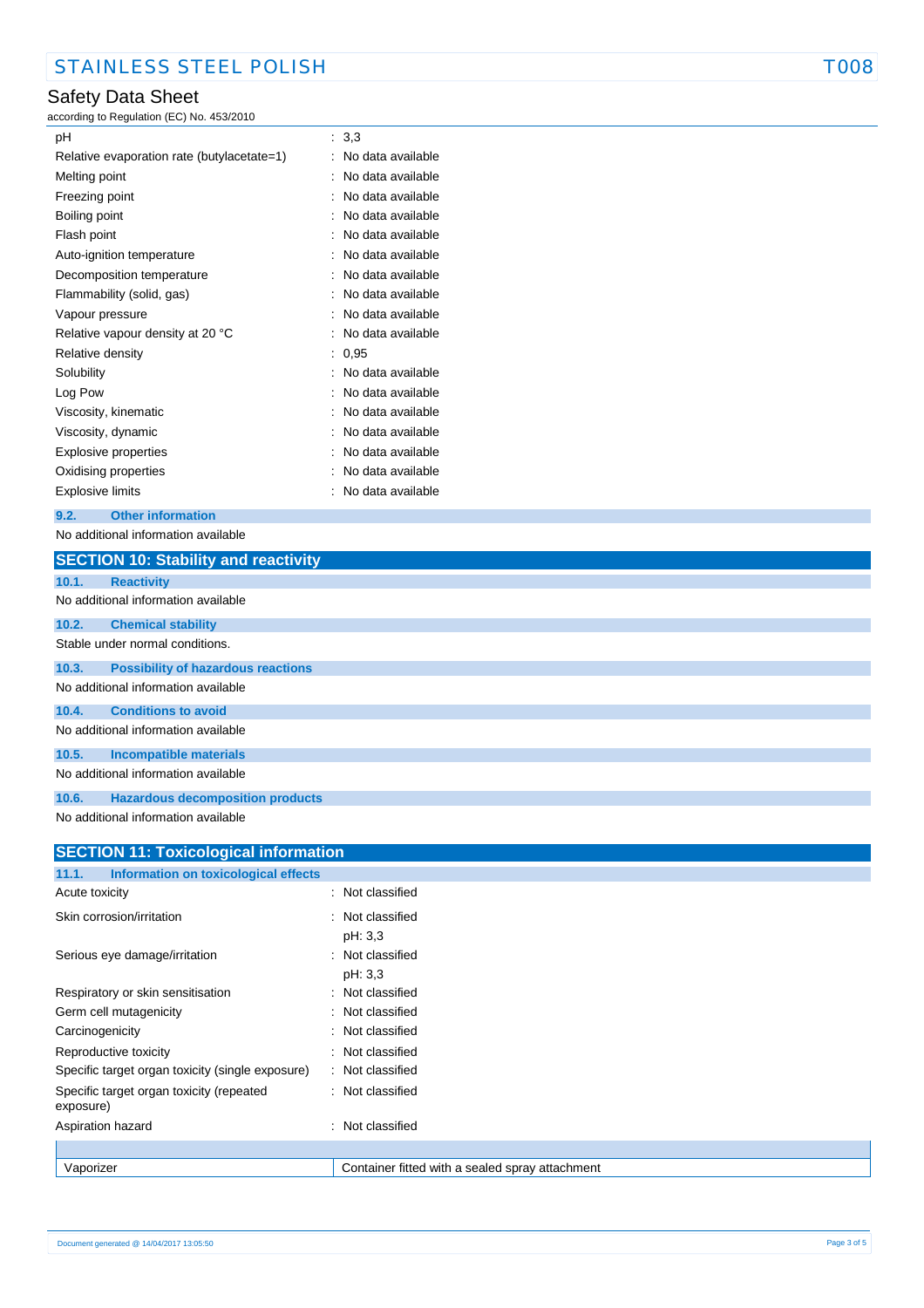# Safety Data Sheet

according to Regulation (EC) No. 453/2010

| $\frac{1}{2}$ is a set of $\frac{1}{2}$<br><b>SECTION 12: Ecological information</b> |                                          |  |  |
|--------------------------------------------------------------------------------------|------------------------------------------|--|--|
|                                                                                      |                                          |  |  |
| 12.1.<br><b>Toxicity</b>                                                             |                                          |  |  |
| No additional information available                                                  |                                          |  |  |
| 12.2.<br><b>Persistence and degradability</b>                                        |                                          |  |  |
| No additional information available                                                  |                                          |  |  |
| 12.3.<br><b>Bioaccumulative potential</b>                                            |                                          |  |  |
| No additional information available                                                  |                                          |  |  |
| 12.4.<br><b>Mobility in soil</b>                                                     |                                          |  |  |
| No additional information available                                                  |                                          |  |  |
| 12.5.<br><b>Results of PBT and vPvB assessment</b>                                   |                                          |  |  |
| No additional information available                                                  |                                          |  |  |
| <b>Other adverse effects</b><br>12.6.                                                |                                          |  |  |
| No additional information available                                                  |                                          |  |  |
| <b>SECTION 13: Disposal considerations</b>                                           |                                          |  |  |
| 13.1.<br><b>Waste treatment methods</b>                                              |                                          |  |  |
| No additional information available                                                  |                                          |  |  |
| <b>SECTION 14: Transport information</b>                                             |                                          |  |  |
| In accordance with ADR / RID / IMDG / IATA / ADN                                     |                                          |  |  |
| 14.1.<br><b>UN number</b>                                                            |                                          |  |  |
| Not regulated for transport                                                          |                                          |  |  |
| 14.2.<br><b>UN proper shipping name</b>                                              |                                          |  |  |
| Proper Shipping Name (ADR)                                                           | : Not applicable                         |  |  |
| Proper Shipping Name (IMDG)                                                          | Not applicable                           |  |  |
| Proper Shipping Name (IATA)                                                          | : Not applicable                         |  |  |
| 14.3.<br><b>Transport hazard class(es)</b>                                           |                                          |  |  |
| <b>ADR</b>                                                                           |                                          |  |  |
| Transport hazard class(es) (ADR)                                                     | : Not applicable                         |  |  |
| <b>IMDG</b>                                                                          |                                          |  |  |
| Transport hazard class(es) (IMDG)                                                    | : Not applicable                         |  |  |
|                                                                                      |                                          |  |  |
| IATA                                                                                 |                                          |  |  |
| Transport hazard class(es) (IATA)                                                    | : Not applicable                         |  |  |
| 14.4.<br><b>Packing group</b>                                                        |                                          |  |  |
| Packing group (ADR)                                                                  | : Not applicable                         |  |  |
| Packing group (IMDG)                                                                 | Not applicable                           |  |  |
| Packing group (IATA)                                                                 | : Not applicable                         |  |  |
|                                                                                      |                                          |  |  |
| 14.5.<br><b>Environmental hazards</b>                                                |                                          |  |  |
| Dangerous for the environment                                                        | : No                                     |  |  |
| Marine pollutant                                                                     | : No                                     |  |  |
| Other information                                                                    | : No supplementary information available |  |  |
| 14.6.<br><b>Special precautions for user</b>                                         |                                          |  |  |
|                                                                                      |                                          |  |  |

### **- Overland transport**

No data available

**- Transport by sea** No data available

**- Air transport**

No data available